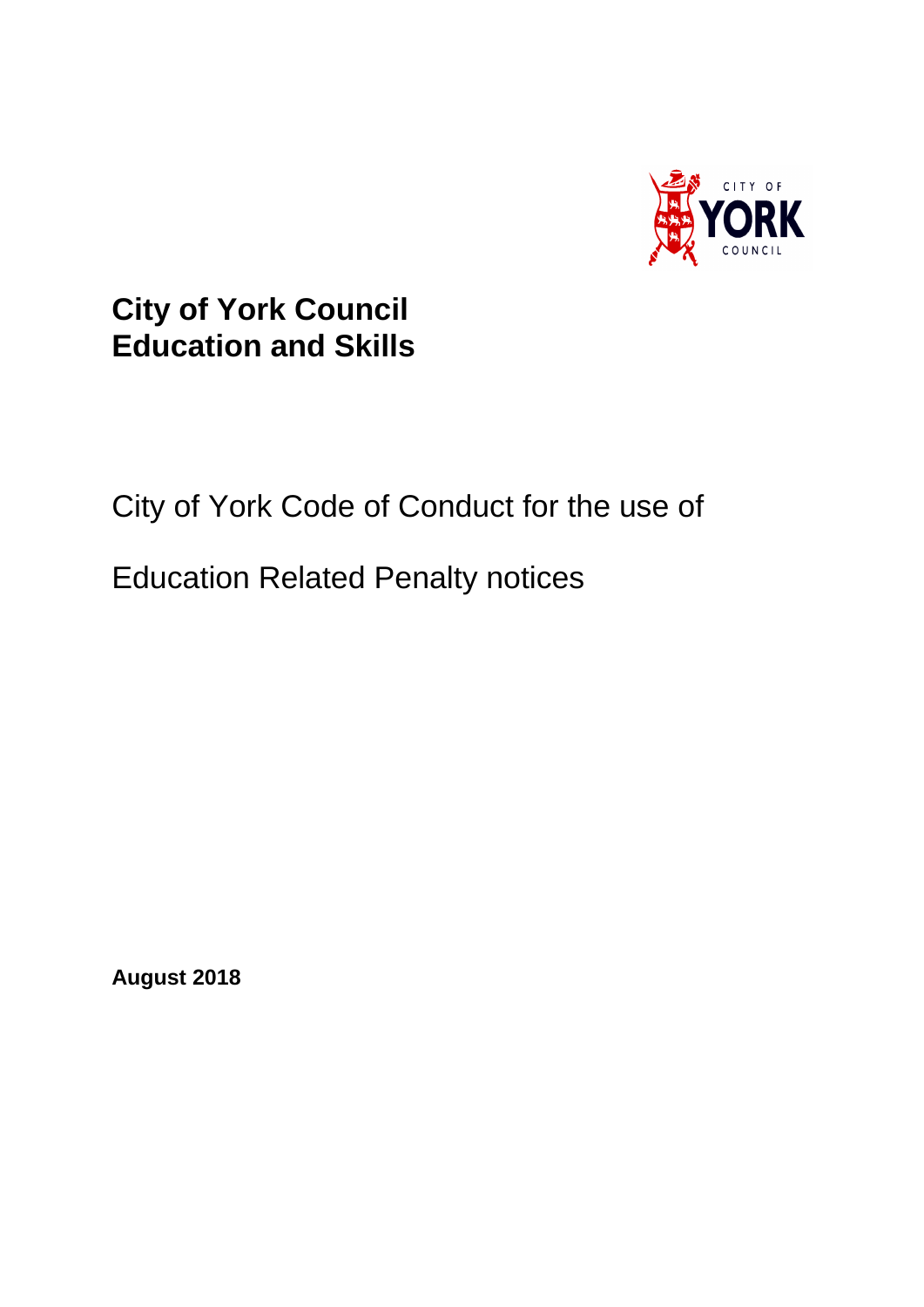|                | <b>Penalty notice Protocol</b>                                                                                                                                                                                                                                                                                                                                                                                                                                                                                                                                                                                                                |
|----------------|-----------------------------------------------------------------------------------------------------------------------------------------------------------------------------------------------------------------------------------------------------------------------------------------------------------------------------------------------------------------------------------------------------------------------------------------------------------------------------------------------------------------------------------------------------------------------------------------------------------------------------------------------|
| $\mathbf 1$    | <b>Legal framework</b>                                                                                                                                                                                                                                                                                                                                                                                                                                                                                                                                                                                                                        |
| 1.1            | Sections 444A and 444B of the Education Act 1996 (the act) empower<br>authorised local authority (LA) officers, headteachers (or a member of<br>school staff authorised by the headteacher), or the police to issue penalty<br>notices (PNs) in cases of unauthorised absence from school. The<br>authorised person must have reason to believe that a person has<br>committed an offence under section 444(1) of the act. There is no right of<br>appeal against a penalty notice and the imposition of one is not a criminal<br>prosecution. As such, the requirement to consider an Education<br>Supervision Order (ESO) is not necessary. |
|                | The Education (Penalty Notices) (England) Regulations 2007 (the<br>Regulations) prescribe the necessary details for the operation of the<br>penalty notice scheme. Regulation 14 provides that each local authority is<br>responsible for drawing up a code of conduct to ensure consistency in the<br>issuing of penalty notices. Therefore, it is the code of conduct, together<br>with the relevant legislation and guidance, that will determine how the local<br>authority should proceed in non-attendance matters and it may be subject<br>to variation between local authorities.                                                     |
| 1.2            | The issuing of penalty notices must conform with all requirements of the<br>Human Rights Act and all Equal Opportunities legislation.                                                                                                                                                                                                                                                                                                                                                                                                                                                                                                         |
| 1.3            | The Local Authority (LA) has the prime responsibility for developing the<br>protocol within which all partners named in the Act will operate.                                                                                                                                                                                                                                                                                                                                                                                                                                                                                                 |
| $\overline{2}$ | <b>Rationale</b>                                                                                                                                                                                                                                                                                                                                                                                                                                                                                                                                                                                                                              |
| 2.1            | Regular and punctual attendance at school, or alternative provision, is<br>both a legal requirement and essential for pupils to maximise their<br>educational opportunities.                                                                                                                                                                                                                                                                                                                                                                                                                                                                  |
| 2.2            | All schools wishing to issue penalty notices under this code of conduct<br>must evidence that literature provided to parents relating to attendance,<br>such as a school prospectus, attendance and behaviour policies, home to<br>school agreements and website information are readily accessible and<br>include the warning that parents may be issued with a penalty notice for<br>any unauthorised absence, including unauthorised term time holidays.<br>School governors should be in agreement with the endorsement of the use<br>of penalty notices.                                                                                 |
| 2.3            | In law an offence occurs if a parent or carer fails to secure a child's<br>attendance at the school at which they are a registered pupil and that<br>absence is not authorised by the school. Penalty notices supplement the<br>existing sanctions currently available under Section 444 of the Education<br>Act 1996 or Section 36 of the Children Act 1989 to enforce attendance at                                                                                                                                                                                                                                                         |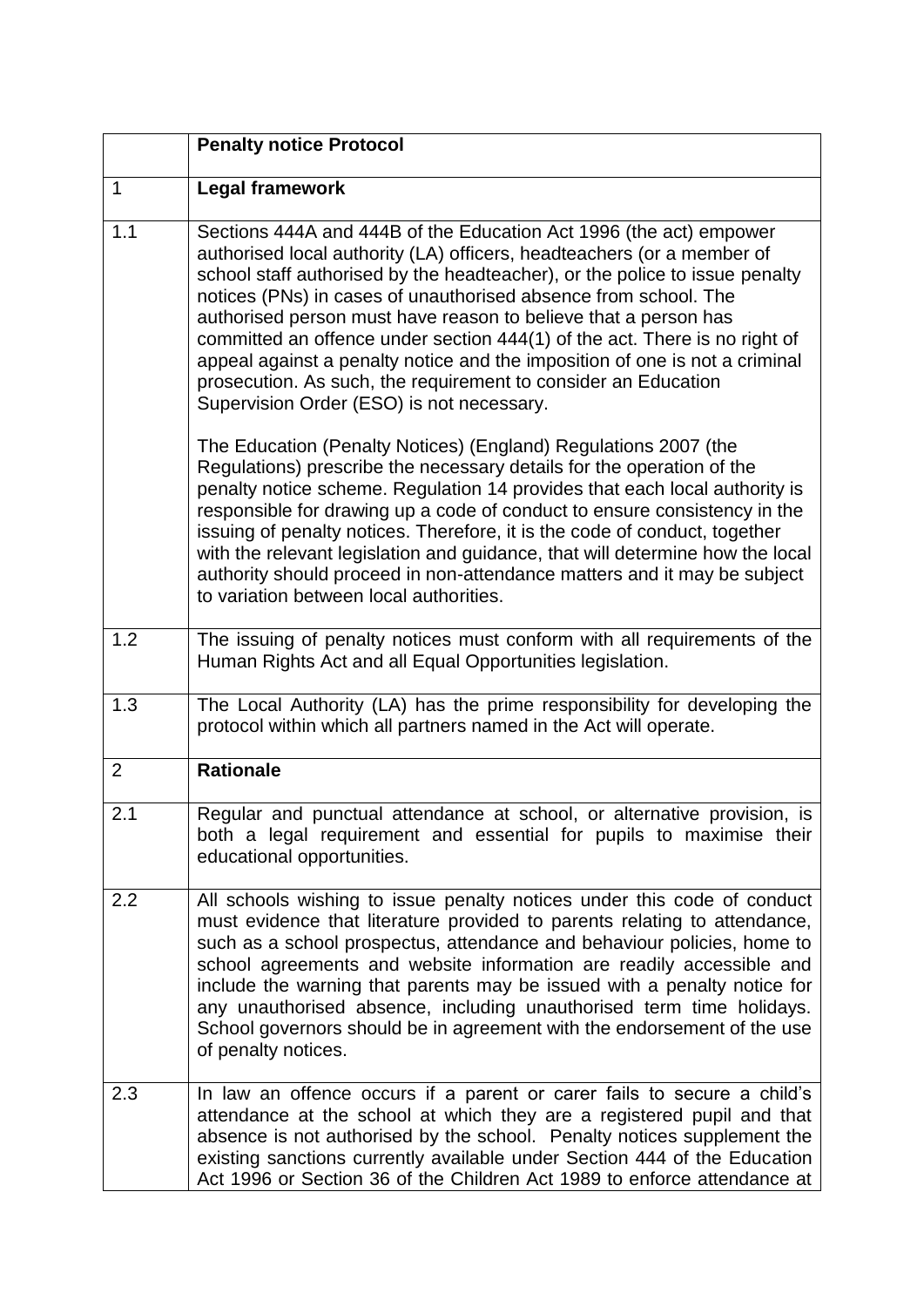|     | school where appropriate.                                                                                                                                                                                                                                                                                                                              |
|-----|--------------------------------------------------------------------------------------------------------------------------------------------------------------------------------------------------------------------------------------------------------------------------------------------------------------------------------------------------------|
| 2.4 | Parents, carers and pupils are supported at school and at partner<br>agencies level to overcome apparent barriers to regular attendance<br>through a wide range of assessment and intervention strategies, for<br>example via schools pastoral support systems and Local Area Teams<br>$(LAT)$ .                                                       |
|     | Sanctions of any nature are for use only where parental co-operation in<br>this process is either absent or deemed insufficient to resolve the<br>presenting problem. They will be used as a means to support parents to<br>meet their responsibilities in law and where there is reasonable<br>expectation that their use will secure an improvement. |
|     | Sanctions are never used as a punishment, only as a means of enforcing<br>attendance where there is a reasonable expectation that their use will<br>secure an improvement.                                                                                                                                                                             |
|     | Family circumstances and the ability to pay is judged against the<br>likelihood of securing an improved attendance by issuing a penalty notice<br>(this to include any cases of possible multiple issue to any one family)                                                                                                                             |
|     | These measures are permissive and it is for individual governing bodies<br>and the LA to decide whether to use them. In exercising these powers<br>governing bodies, head teachers and local authority officers should have<br>regard to their safeguarding duties.                                                                                    |
| 2.5 | Before requesting issue of a penalty notice for unauthorised absence,<br>other strategies should be considered that may help the child concerned<br>return to regular school attendance.<br>These might include:                                                                                                                                       |
|     | • writing to the child's parents to remind them of their legal responsibilities                                                                                                                                                                                                                                                                        |
|     | • meeting with the child's parents<br>• ensuring a first-day response to any absence                                                                                                                                                                                                                                                                   |
|     | • setting targets for improvement                                                                                                                                                                                                                                                                                                                      |
|     | • involvement of other services or agencies such as LAT, wellbeing<br>service etc.                                                                                                                                                                                                                                                                     |
|     | Please note: The above strategies do not apply to term time leave or<br>holiday.                                                                                                                                                                                                                                                                       |
| 3   | Circumstances where a penalty notice may be issued                                                                                                                                                                                                                                                                                                     |
| 3.1 | To ensure consistent practice penalty notices will be issued only in cases<br>of unauthorised absence and may be considered in the following<br>circumstances.                                                                                                                                                                                         |
| 3.2 | Persistent unauthorised absence.                                                                                                                                                                                                                                                                                                                       |
|     | At least ten sessions (five school days) of unauthorised absence in the<br>previous 12 school weeks. Following a warning letter being sent, an invite                                                                                                                                                                                                  |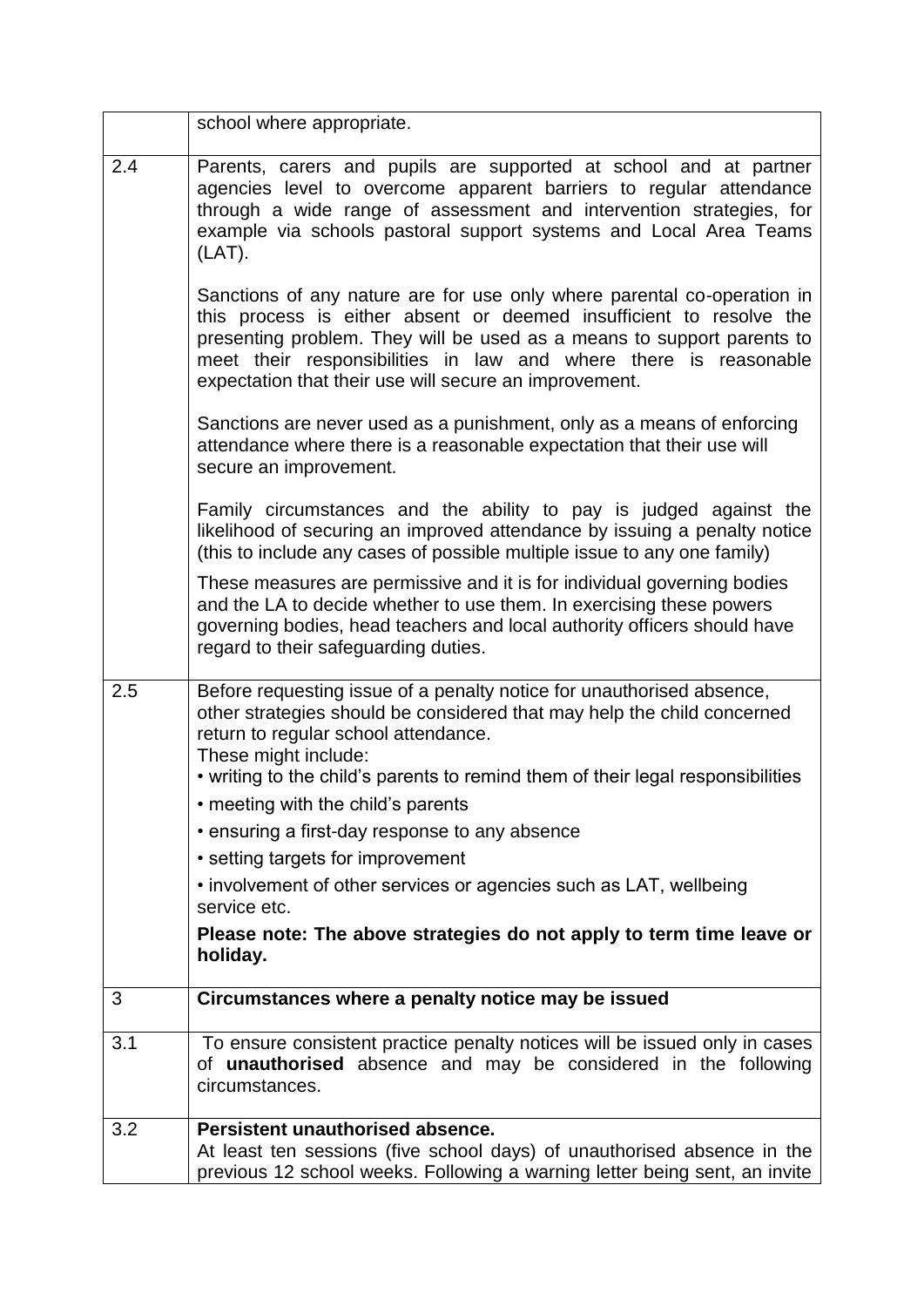|     | to a school attendance panel and a monitoring period (setting a period of<br>15 school days in which to effect the improvement) then a penalty notice<br>can be issued. The ten sessions need not be consecutive.                                                                                                                                                                                                                                                                                                                                                                                                                                                                                                                                                                                                                 |
|-----|-----------------------------------------------------------------------------------------------------------------------------------------------------------------------------------------------------------------------------------------------------------------------------------------------------------------------------------------------------------------------------------------------------------------------------------------------------------------------------------------------------------------------------------------------------------------------------------------------------------------------------------------------------------------------------------------------------------------------------------------------------------------------------------------------------------------------------------|
| 3.3 | <b>Unauthorised term time leave</b><br>The Education (Pupil Registration) (England) (Amendment) Regulations<br>2013, state headteachers may not grant any leave of absence during term<br>time unless there are exceptional circumstances (no definition is given<br>within this legislation). This has been supported by the Supreme Court<br>judgement of April 2017 on unauthorised holidays taken in term time.                                                                                                                                                                                                                                                                                                                                                                                                               |
|     | In these circumstances where a headteacher does not authorise a request<br>from a parent or carer for an absence they will respond to the request<br>directly. This response will constitute a valid warning to the parent about a<br>potential penalty notice. In all cases, a minimum of 10 sessions in total<br>(five school days) of absence must have been accrued. The absences will<br>be consecutive. In these circumstances, penalty notices will be issued as<br>they are not exceptional or unavoidable. The absences must be recorded<br>as a 'G' code in the attendance register. Copy of a letter to the parent or<br>carer advising them that they are at risk of being issued with penalty notice<br>should be on the school file.<br>(If parents have not applied in advance then, by default the absence is not |
|     | agreed, as leave of absence cannot be approved retrospectively).                                                                                                                                                                                                                                                                                                                                                                                                                                                                                                                                                                                                                                                                                                                                                                  |
| 3.4 | Unauthorised delayed return from extended holidays (the pupil fails to<br>return on agreed date).<br>Following a warning, a penalty notice can be issued. In these<br>circumstances, headteachers should make clear to parents and carers the<br>date of when the pupil will be expected to return to school, warning them<br>that if they fail to return on the date then a penalty notice maybe issued.                                                                                                                                                                                                                                                                                                                                                                                                                         |
| 3.5 | Persistent late arrival at school (after the register has closed).                                                                                                                                                                                                                                                                                                                                                                                                                                                                                                                                                                                                                                                                                                                                                                |
|     | Equivalent to a minimum of 10 sessions accrued in a 12 school week<br>period. Following a warning letter being sent, an invite to a school<br>attendance panel and a monitoring period (setting a period of 15 school<br>days in which to effect the improvement) then a penalty notice can be<br>issued.                                                                                                                                                                                                                                                                                                                                                                                                                                                                                                                         |
|     | The late mark (code U) for an unauthorised absence should be recorded.                                                                                                                                                                                                                                                                                                                                                                                                                                                                                                                                                                                                                                                                                                                                                            |
| 3.6 | Persistently late arrival (before the register has closed)<br>(coded L).                                                                                                                                                                                                                                                                                                                                                                                                                                                                                                                                                                                                                                                                                                                                                          |
|     | A penalty notice can be issued following a warning letter being sent, an<br>invite to a school attendance panel and a monitoring period (setting a<br>period of 15 school days in which to effect the improvement) then a<br>penalty notice can be issued where the threshold of 10 sessions over the<br>previous 12 school weeks has been met.                                                                                                                                                                                                                                                                                                                                                                                                                                                                                   |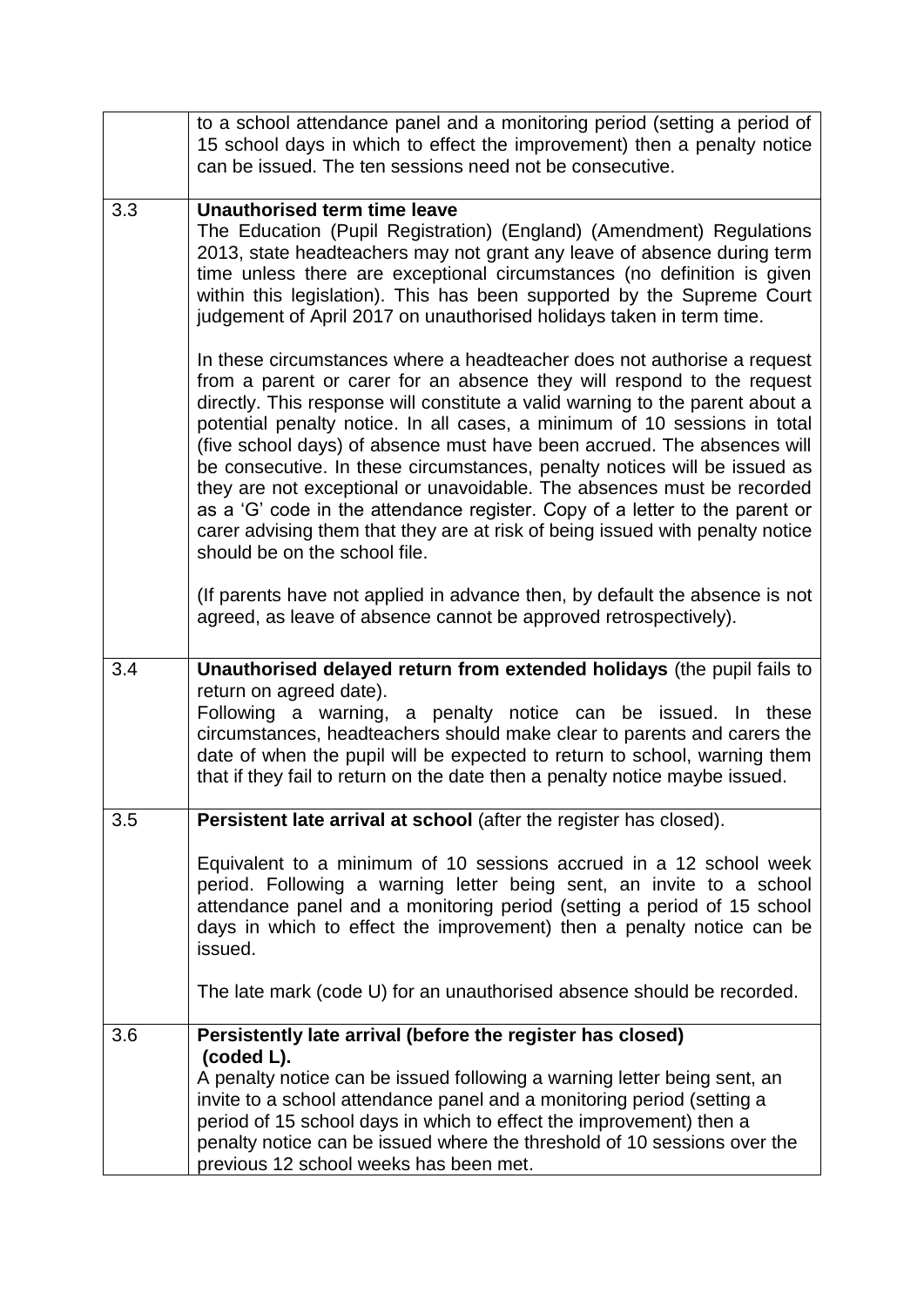|     | The school should clearly communicate to parents that they will<br>categorise as unauthorised any further lateness (code O).                                                                                                                                                                                                                                                          |
|-----|---------------------------------------------------------------------------------------------------------------------------------------------------------------------------------------------------------------------------------------------------------------------------------------------------------------------------------------------------------------------------------------|
| 3.7 | <b>Excluded pupils (fixed term or permanent)</b>                                                                                                                                                                                                                                                                                                                                      |
|     | A parent/carer is required to ensure that their child is not present in a<br>public place during school hours, without reasonable justification, during<br>the first five days of each and every fixed period or permanent exclusion.<br>A public place means any highway or any place to which the public have<br>access.                                                            |
|     | <b>N.B:</b> School premises are not a public place for this purpose (Section 547<br>Education Act 1996).                                                                                                                                                                                                                                                                              |
|     | A penalty notice enables the parent to pay a fine as a way of discharging<br>liability for the offence of failing to ensure that their child is not present in a<br>public place on the days specified in the notice given to them by the<br>school. The parent must have been notified of their duty by the school at<br>the time of the exclusion and the days to which it relates. |
|     | In order for the LA to issue a penalty notice, evidence would be required,<br>either through eye witness testimony in the form of a Witness Statement,<br>or proven evidence from a CCTV system.                                                                                                                                                                                      |
|     | The following documentation is required to be submitted to the LA:                                                                                                                                                                                                                                                                                                                    |
|     | <b>Proof of notification</b> to parent/carer(s) and the means of delivery<br>as above                                                                                                                                                                                                                                                                                                 |
|     | Witness statement including evidence of where the child was seen<br>and the parent/carer(s) having no reasonable justification for their<br>child being in a public place                                                                                                                                                                                                             |
| 3.8 | There will be no restriction on the number of times a parent or carer may<br>receive a formal warning of a possible issue of a penalty notice.                                                                                                                                                                                                                                        |
|     | The maximum number of penalty notices is two per child, per parent,<br>during a 12-month period.                                                                                                                                                                                                                                                                                      |
|     | In cases where families contain more than one poor-attending pupil,<br>multiple issue may occur. This will be the subject of careful consideration<br>and co-ordination.                                                                                                                                                                                                              |
| 3.9 | In all cases involving a Looked after child the school must also send a<br>copy of the warning letter to the child's social worker, as well as to the<br>Director of Children's Services for the local authority which has<br>responsibility for the child.                                                                                                                           |
| 4   | Procedure for issuing penalty notices                                                                                                                                                                                                                                                                                                                                                 |
| 4.1 | In the City of York penalty notices can be issued by the School Attendance                                                                                                                                                                                                                                                                                                            |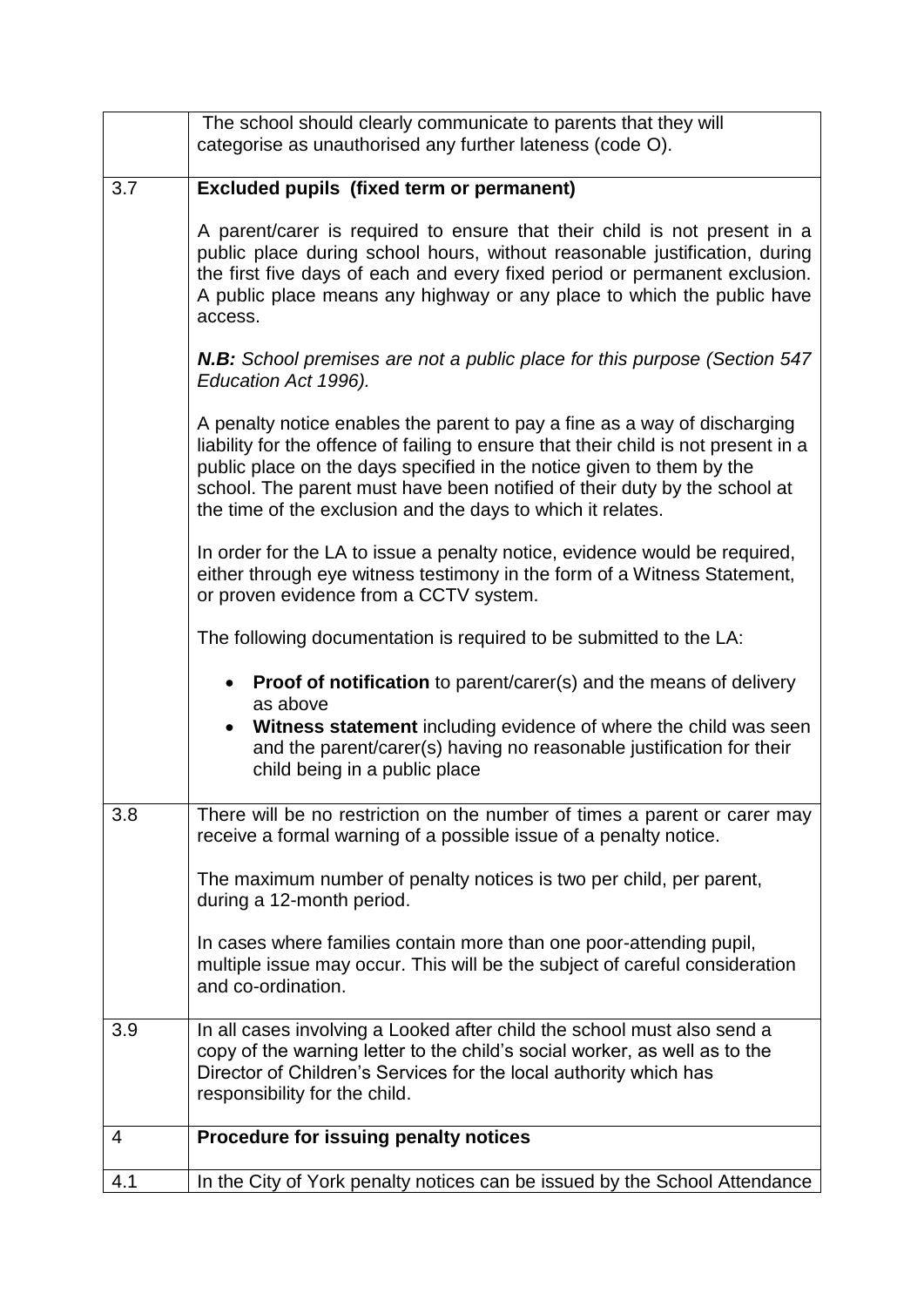|     | Adviser following a request from a headteacher (or a member of staff<br>authorised by the headteacher such as a deputy or assistant headteacher)<br>or police officer. This will ensure consistent and equitable delivery, protect<br>school-home relationships and allow cohesion with other enforcement<br>sanctions. |
|-----|-------------------------------------------------------------------------------------------------------------------------------------------------------------------------------------------------------------------------------------------------------------------------------------------------------------------------|
| 4.2 | Schools can contact the School Attendance Adviser to request the issue of<br>a penalty notice, if the circumstances detailed within the code of conduct<br>have been met.                                                                                                                                               |
|     | The following documentation needs to be submitted:                                                                                                                                                                                                                                                                      |
|     | <b>Certificate of Attendance</b> - for the period in question completed<br>$\bullet$<br>and signed by the Head teacher. This may straddle two academic<br>years<br>• Leave of Absence application form - if appropriate                                                                                                 |
|     | • Letter of refusal to the parent - if appropriate<br>• Warning letters - if appropriate<br>Attendance panel minutes- if appropriate<br>$\bullet$<br>Parenting contract - if appropriate                                                                                                                                |
|     | In cases regarding unauthorised leave of absence documentation should<br>be submitted preferably no more than two weeks following the taking of<br>the unauthorised leave.                                                                                                                                              |
| 4.3 | Penalty notices issued by City of York will only be issued by first class<br>post, using City of York invoices, and never as an on the spot action. This<br>is to ensure that the evidence to support the penalty notice is sound and<br>meets Health and Safety requirements.                                          |
| 4.4 | The School Attendance Adviser will normally respond to all requests within<br>10 school days of receipt.                                                                                                                                                                                                                |
| 5   | Procedure for withdrawing penalty notices                                                                                                                                                                                                                                                                               |
| 5.1 | Once issued, a penalty notice may only be withdrawn in the following<br>circumstances:                                                                                                                                                                                                                                  |
|     | •it ought not to have been issued                                                                                                                                                                                                                                                                                       |
|     | • it ought not to have been issued to the person named as the recipient                                                                                                                                                                                                                                                 |
|     | • it contained material errors                                                                                                                                                                                                                                                                                          |
|     | •the use of the penalty notice does not conform to this code of conduct<br>•the period for payment has expired (and consideration will now be given<br>to prosecution under section 444 (1) or section 444 (1A) of the act)                                                                                             |
|     |                                                                                                                                                                                                                                                                                                                         |
| 6   | <b>Payment of penalty notices</b>                                                                                                                                                                                                                                                                                       |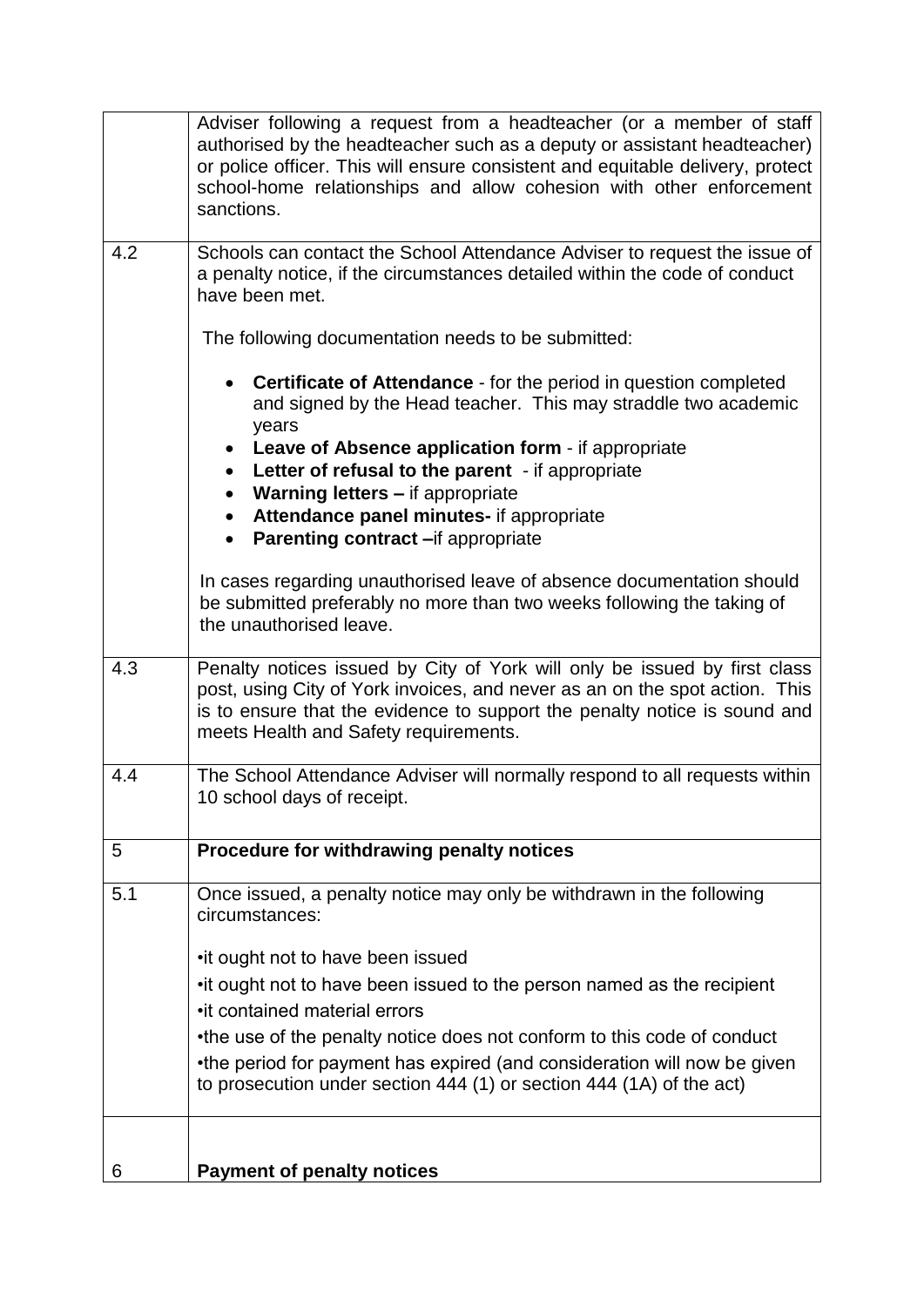| 6.1            | Arrangements for payment will be detailed on the penalty notice.                                                                                                                                                                                                                                                                                                                                                                                         |
|----------------|----------------------------------------------------------------------------------------------------------------------------------------------------------------------------------------------------------------------------------------------------------------------------------------------------------------------------------------------------------------------------------------------------------------------------------------------------------|
| 6.2            | Payment of a penalty notice discharges the parent/carer liability for the<br>period in question and they cannot subsequently be prosecuted under<br>other enforcement powers for the period covered by the penalty notice.                                                                                                                                                                                                                               |
| 6.3            | Payment of a penalty notice within 21 days is £60 and payment after this<br>time but within 28 days is £120.                                                                                                                                                                                                                                                                                                                                             |
| 6.4            | Payment can not be made by instalment.                                                                                                                                                                                                                                                                                                                                                                                                                   |
| 6.5            | The LA retains any revenue from penalty notices to cover enforcement<br>costs (collection or prosecuting in the event of non-payment).                                                                                                                                                                                                                                                                                                                   |
| $\overline{7}$ | Non-payment of penalty notices                                                                                                                                                                                                                                                                                                                                                                                                                           |
| 7.1            | Non-payment of a penalty notice will result in the withdrawal of the notice<br>and will trigger consideration of the prosecution process under the<br>provisions of Sec 444, 1996 Education Act.                                                                                                                                                                                                                                                         |
| 8              | <b>Policy &amp; publicity</b>                                                                                                                                                                                                                                                                                                                                                                                                                            |
| 8.1            | The use of penalty notices as a sanction is included on the attendance<br>page of the and <b>yorkeducation.co.uk</b>                                                                                                                                                                                                                                                                                                                                     |
| 8.2            | School Attendance policies should include information on the deployment<br>of penalty notices and this will be brought to the attention of all parents.                                                                                                                                                                                                                                                                                                  |
|                | A clear procedure for requesting Leave of Absence and the school<br>response to unauthorised absence should be available to parents and<br>mentioned in relevant polices and on the school website.                                                                                                                                                                                                                                                      |
|                | Other measures to ensure parents are fully aware of the potential<br>consequences of pupils with leave of absence and unauthorised absence<br>which is not authorised by the headteacher may include:                                                                                                                                                                                                                                                    |
|                | Parents being written to annually to inform them of the<br>schools position regarding leave of absence in term time and<br>unauthorised absence. Such letters need to be sent to all<br>parents with consideration to a copy being placed in each<br>pupils file. This is particularly important as it may be part of<br>any evidence presented to court should any enforcement<br>action need taking in the event of a penalty notice not being<br>paid |
|                | the handbook and school website for parents contains<br>information about the school's position and views on leave of                                                                                                                                                                                                                                                                                                                                    |